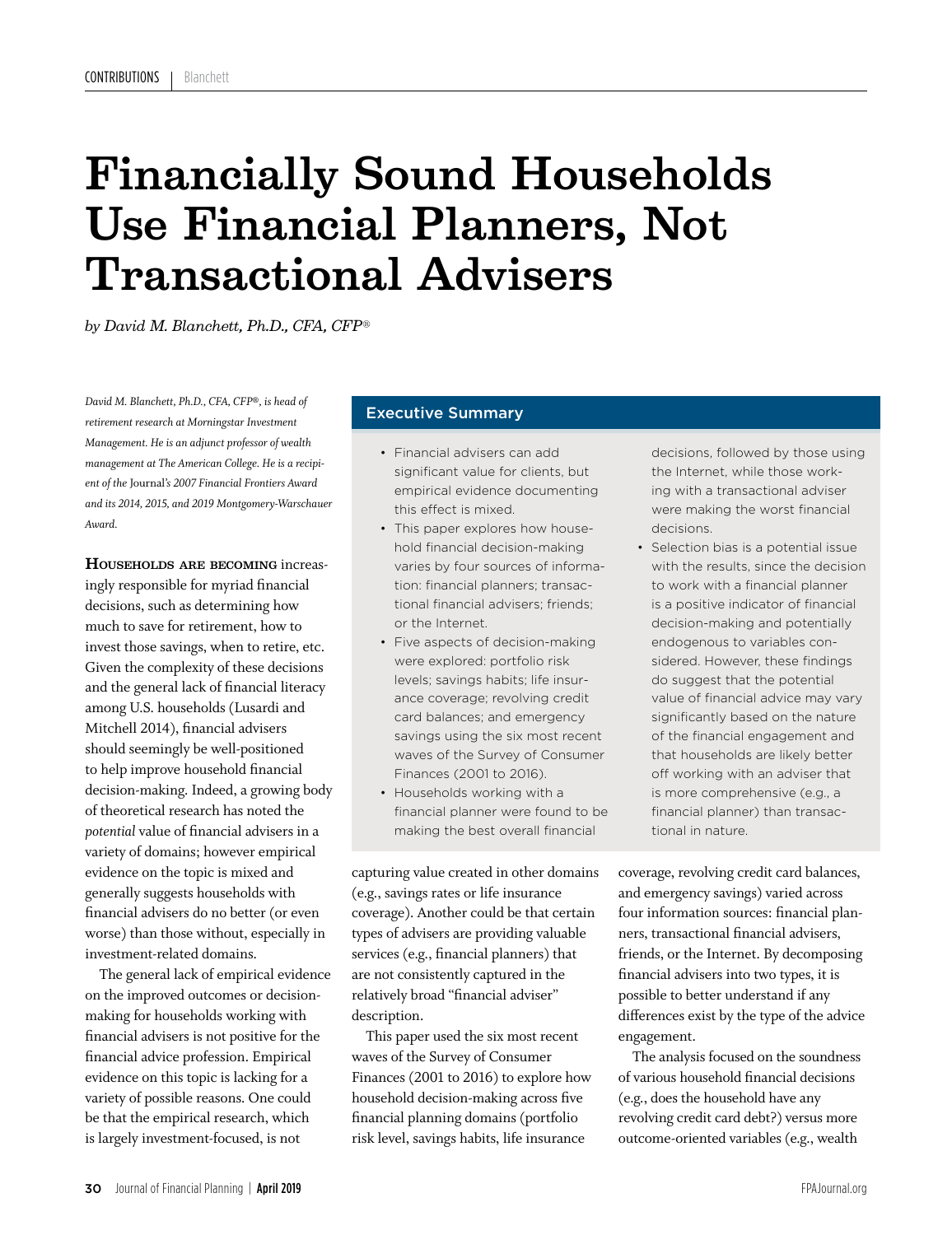or level of savings). Focusing on decisions better captured differences in multiple domains, reduced issues associated with reverse causality (because clients with more wealth become increasingly attractive to financial advisers and it may be difficult to determine the role of the financial adviser with respect to the wealth creation), and controlled for the fact that higher wealth (or more savings) doesn't necessarily imply the household is behaving optimally (e.g., adequate life insurance may reduce available savings, but it is a vital component of a sound financial plan for most households).

Households working with a financial planner were found to be making the "best" financial decisions, in the aggregate as well as in four of the five domains considered, while households working with a transactional adviser were making the "worst" financial decisions. Selection bias is a potential issue with the results, since the decision to work with a financial planner is a positive indicator of financial decision-making and potentially endogenous to variables considered; however, these findings do at least suggest financial planners are adding the most value among the information sources considered, especially compared to transactional advisers.

Households using the Internet scored second to financial planners on overall financial soundness. This is noteworthy given the growing use of the Internet as the primary information source for households included in the analysis, increasing from 3 percent in 2001, to 40 percent in 2016, as well as given its relatively low cost (especially compared to many financial advisers). However, the better outcomes associated with the Internet have been declining over time (from 2001 to 2016), so it is not clear to what extent this relation will persist in the future.

All financial advice is not the same; nor are adviser types. Thus, one shouldn't expect the potential value of advice to be

uniform, either, so research that does not attempt to control for advice type may likely produce biased results.

Overall, the basic question "Do financial advisers add value?" is not necessarily well-defined in the empirical literature, given the significant differences in the scope of services provided by financial advisers. It is likely that potential and realized benefits of financial advice vary by adviser type. This paper will explore this specific topic in greater detail.

### **Literature Review**

The lack of financial literacy of U.S. households (Lusardi and Mitchell 2014) would suggest financial advisers have the potential to add significant value, both in investing and non-investing domains. For example, from an investment perspective, Odean (1998) found that investors tend to underperform by selling winners too soon and holding losers too long, a tendency labeled the "disposition effect" (Shefrin and Statman 1985). A financial adviser who is aware of this effect can either make clients aware of it to help mitigate it, or take discretion of the account (assuming the adviser is not disposed to the same effect).

Exploring the potential value of financial advice is a growing field of research. Theoretical research on the value of financial advice has focused on the potential value of making optimal financial decisions compared to some type of naïve benchmark (i.e., what the household would be assumed to do without the adviser). For example, Hanna and Lindamood (2010) and Blanchett and Kaplan (2013) both used utility-based models to explore the potential value of financial advisers. Both found that the value of financial advice can be significant and potentially exceed common financial adviser fees, although the true expected value will vary by client. Additional research by Kinniry, Jaconetti, DiJoseph, and Zilbering (2014) and Grable and Chatterjee (2014) also explored the potential value of financial advisers.

Households that work with a financial adviser tend to have higher incomes, be wealthier, more educated, older, and more financially literate (Burke and Hung 2015). These individuals also tend to have higher risk tolerance (Hanna 2011). Research on consumer financial decisions increasingly points to the importance of financial sophistication as a determinant of sound financial decision-making (Campbell 2006), therefore controlling for household demographics is an important aspect of any type of empirical analysis.

One problem with identifying any type of empirical benefit associated with working with a financial adviser is that the decision to hire a financial adviser is not random and is potentially endogenous to whatever outcome variable is considered. For example, it may be that wise and financially prudent decisionmakers are more likely to hire financial advisers. Similarly, an investor who was already making sound financial decisions may hire a financial adviser with the goal of helping him or her make even better financial decisions. For these investors, it would be difficult to disentangle the actual impact of the adviser on decisions, had the investor not hired the adviser (i.e., correlation does not necessarily imply causation).

Early empirical evidence on the value of a financial adviser focused largely on investment-related domains and noted mixed findings. For example, research has noted positive (Grinblatt and Keloharju 2000; Shapira and Venezia 2001; and Barber, Lee, Liu, and Odean 2008), and negative (Bergstresser, Chalmers, and Tufano 2009; Mullainathan, Noeth, and Schoar 2012; Hackethal, Haliassos, and Jappelli 2012; and Chalmers, Johnson, and Reuter 2014) effects of advisers on investment outcomes. However, the majority of research has suggested investors using financial advisers are no better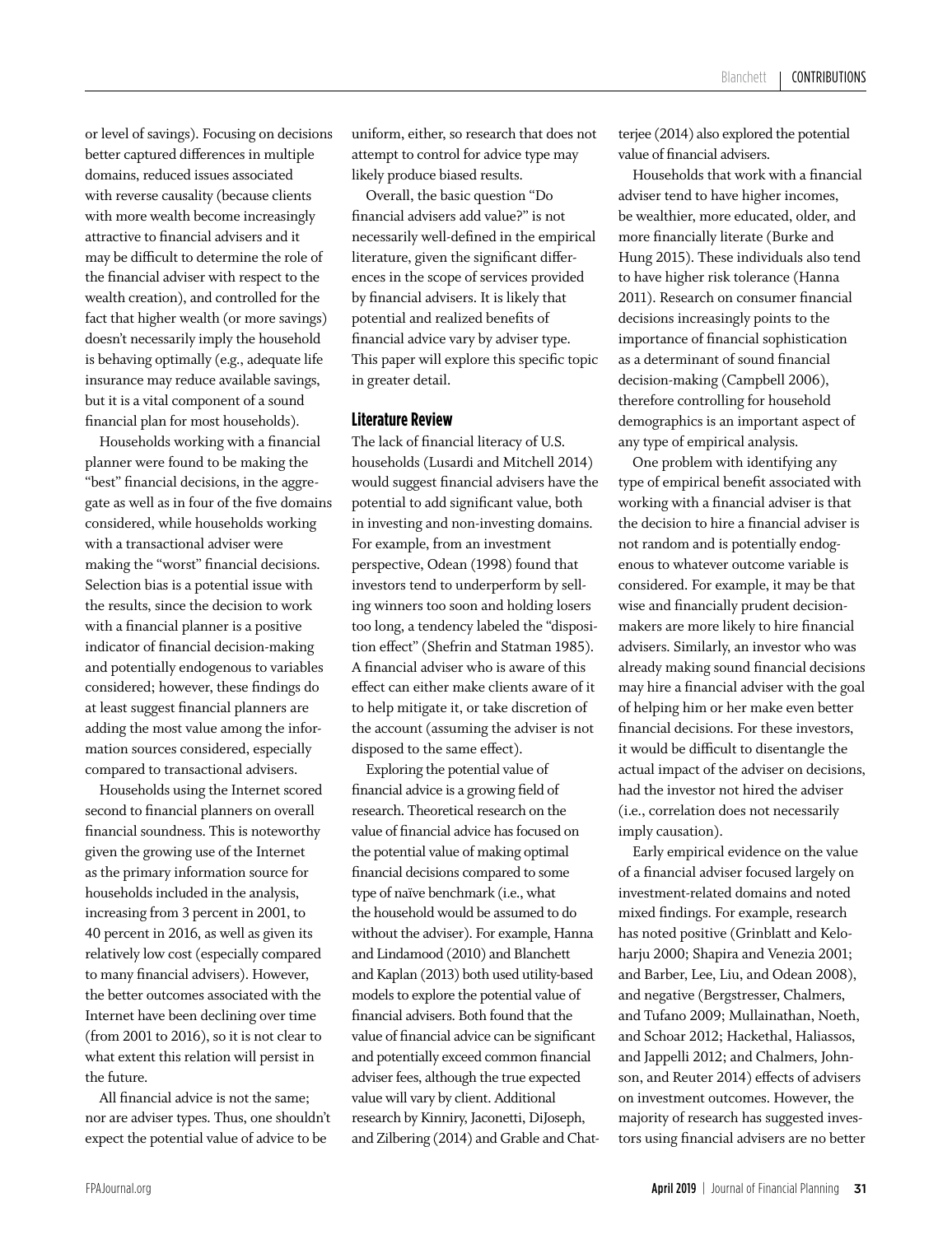off (or potentially worse off, especially after fees) than those without.

The possible benefits of a financial adviser extend beyond investment domains, and some research has explored these areas. For example, Warschauer and Sciglimpaglia (2012) noted how advisers can assist with emergency fund management, debt management, insurable risk reduction, investment risk control, goal assessment, and tax and estate assessment. Engelmann, Capra, Noussair, and Berns (2009) suggested financial planners may help clients focus on long-term goals by reducing short-term anxiety from market volatility. Burke and Hung (2015) suggested that working with a financial adviser helps improve financial and savings habits.

Research by Martin and Finke (2014), Finke, Huston, and Waller (2009), Cho, Gutter, Kim, and Mauldin (2012), among others, has noted a positive relationship between the use of financial advisers and savings. Additional research on decisions surrounding life insurance (Finke, Huston, and Waller, 2009), emergency savings (Bhargava and Lown 2006), and disability insurance (Scott and Finke 2013) have also noted better outcomes for households working with financial advisers. Most of these studies, though, did not control for selection bias. Marsden, Zick, and Mayer (2011) attempted to control for simultaneity bias and reverse causation and found no statistically significant difference in self-reported retirement savings or shortterm growth in retirement account asset values for those using a financial adviser. However, they did note that meeting with a financial adviser was associated with setting long-term goals, calculating retirement needs, retirement-account diversification, use of supplemental retirement accounts, retirement confidence, and higher levels of savings in emergency funds.

Recall that empirical evidence on the

value of working with a financial adviser is weak for a variety of reasons, such as misaligned incentives, lack of general ability, and segmentation/identification.

With respect to incentives, depending on the domain explored, it may not actually be in the financial adviser's best interest to help the client make the optimal decision, if that decision does not align with the adviser's method of compensation. For example, Del Guercio and Reuter (2014) noted how brokers face a weaker incentive to generate alpha, and Christoffersen, Evans, and Musto (2013) suggested fee sharing alters broker incentives and can be particularly harmful to investors when brokers' incentives are not aligned with their clients' interests.

Financial advisers may also not be as capable as they should be. For example, Linnainmaa, Melzer, Previtero, and Foerster (2018) found financial advisers make the same poor investment decisions as their clients (such as frequent trading, return chasing, use of active funds, and under-diversification).

No state or federal law requires financial advisers to hold designations.<sup>1</sup> Of the one million financial services professionals in the U.S. today, only approximately 80,000 financial advisers hold the Certified Financial Planner (CFP<sup>®</sup>) designation,<sup>2</sup> the most popular financial advising designation, followed by the Chartered Financial Consultant  $(ChFC)$  designation, with  $55,000^3$ designees (Raskie, Martin, Lemoine, and Cummings 2018). Job titles also often provide little insight into the scope of services provided by the adviser, at least partially due to lack of regulatory requirements.

Identifying the scope of the advice engagement (i.e., the type of financial adviser) can be difficult, especially when using well-known publicly available datasets (Heckman, Saey, Kim, and Letkiewicz 2016). Limited research documents how households fare using different

types of financial advisers. Martin and Finke (2014) is one example. They noted households using more comprehensive financial advisers generated more wealth than those without any help, as well as versus those advisers providing less holistic services.

### **Sources of Financial Information for Households**

Robust data on household financial information sources may be found in the Survey of Consumer Finances (SCF). The SCF is a triennial cross-sectional survey of U.S. families conducted by the Federal Reserve Board that includes information on families' balance sheets, pensions, income, and demographic characteristics. Heckman, Saey, Kim, and Letkiewicz (2016) evaluated the validity of the measures of financial planner use in publicly available datasets and suggested the SCF was one of the two most promising datasets, as there are a variety available.<sup>4</sup>

This specific question in the SCF asks the respondent about the source of financial information:

*What sources of information do you (and your family) use to make decisions about saving and investments? (Do you call around, read newspapers, magazines, material you get in the mail, use information from television, radio, the Internet, or advertisements? Do you get advice from a friend, relative, lawyer, accountant, banker, broker, or financial planner? Or do you do something else?)*

The response to this question was used to determine a household's source of financial information.<sup>5</sup> If multiple sources were provided by the respondent, the first response provided was assumed to be the primary information source.

Financial advisers were classified into two types: financial planners and transactional advisers. If "financial planner" was the response, the financial adviser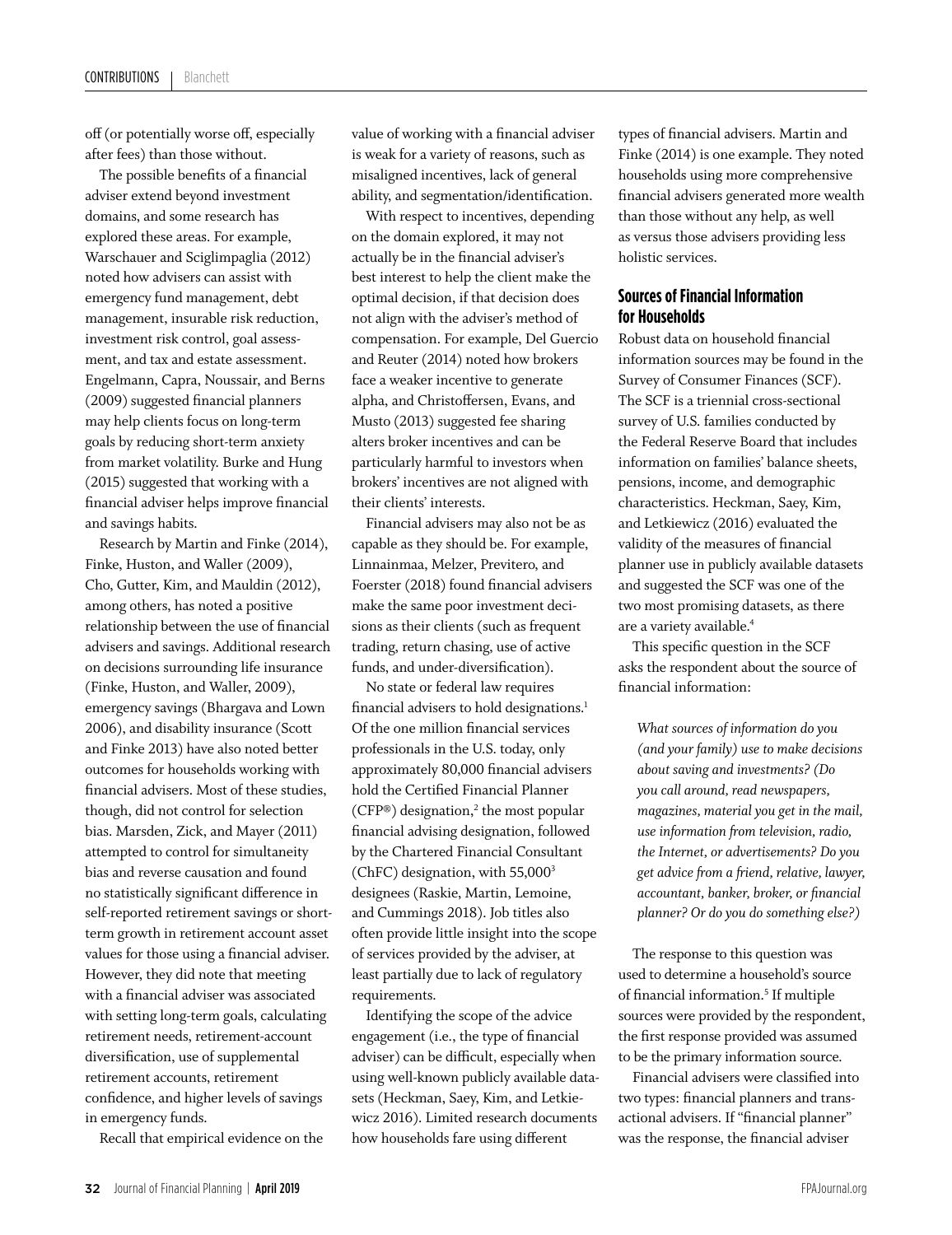was deemed to be a financial planner. If "banker" or "broker" was selected, the financial adviser was deemed to be transactional. Lawyer or accountant responses were not included in either financial adviser group because these are not professions typically associated with financial planning.

The term "transactional adviser" was used, versus the actual response of banker or broker, to reflect the likely scope of services associated with the advice. Being a broker (or banker) and a financial planner is not mutually exclusive; many advisers work for a broker-dealer (who are technically brokers) that provides comprehensive financial planning services. Therefore, the response to the question was assumed to be based on the nature of services being provided, where the advisers providing more holistic services were referred to as "financial planners," and advisers who are less holistic in nature, and likely more transaction-oriented (e.g., broker or banker) were "transactional advisers." The "Internet" was also considered an information source (for those who selected the Internet) and a "friends" information source was created as a combination of the "call-around" and "friend/relative" responses.

Instead of including all available households, the test group was limited to households that were assumed to be potentially interested in considering financial advice, as well as those that would consider guidance among the five domains considered. To be included, the respondent must have been between ages 25 and 55;<sup>6</sup> the household must have had at least \$5,000 in financial assets and retirement assets (note these assets are not mutually exclusive); and the household had to have wage income and normal wage income above \$25,000 annually (again, these definitions are not mutually exclusive). All values were converted to 2016 dollars. These filters created a dataset that was not repre-



sentative of the entire U.S. population, yet likely better reflected the cohort of investors who would potentially be interested in working with a financial adviser (e.g., it is unlikely a household with no income and no savings would seek the services of a financial adviser).

Figure 1 includes information about the distribution of the use of these four advice sources for the six waves of the SCF included in the analysis. Household weights were included when estimating the percentages.

As shown in Figure 1, the Internet appears to be displacing the "Friends" and "Other" sources of financial information since 2001. For example, Friends and Internet were 45 percent and 3 percent of information sources in 2001, respectively, but changed to 19 percent and 40 percent, respectively, by 2016. This suggests that households who may have asked a (relatively unsophisticated) friend a financial question historically are increasingly going online to find an answer instead.

The growth in the use of the Internet has been relatively similar across age groups within this dataset. An additional analysis (not included in Table 1) was conducted where households were split based on respondent age—those above and below the age of 40. The results were very similar for both groups. One reason for the relatively large growth in the use of the Internet for this analysis was that only relatively young households were included (all are age 55 or younger). This relation may not hold at all ages (e.g., respondents over the age of 80).

The percentage of households using a financial planner increased over the study period, from 10 percent in 2001 to 18 percent in 2016, while the percentage using transactional advisers remained relatively unchanged. On average, approximately 34 percent households were using either type of financial adviser—a financial planner or a transactional adviser—over the entire period.

Collins (2012) noted financial advice usage in the U.S. was 20 percent to 33 percent based on different sources, while Hanna (2011), using data from SCFs from 1998 to 2007, noted advice usage from 21 percent to 25 percent. The likely reason this estimate of financial adviser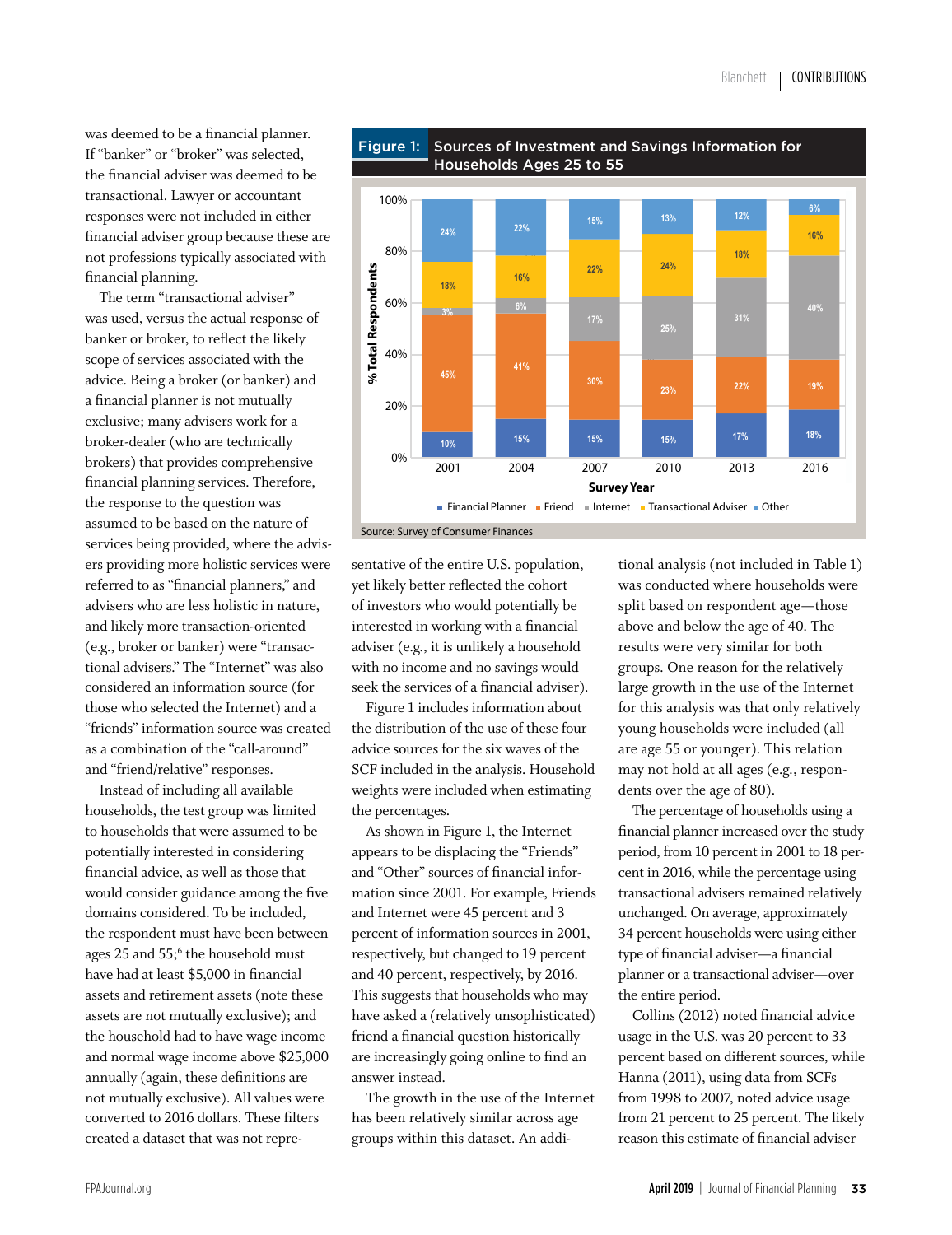| Table 1:<br>Logistic Regression Where the Dependent Variable Is the Information Source |  |                          |                             |               |               |                 |                             |                              |                      |
|----------------------------------------------------------------------------------------|--|--------------------------|-----------------------------|---------------|---------------|-----------------|-----------------------------|------------------------------|----------------------|
|                                                                                        |  | <b>Financial Planner</b> |                             | <b>Friend</b> |               | <b>Internet</b> |                             | <b>Transactional Adviser</b> |                      |
| <b>Source</b>                                                                          |  | Value                    | <b>Odds</b><br><b>Ratio</b> | <b>Value</b>  | Odds<br>Ratio | <b>Value</b>    | <b>Odds</b><br><b>Ratio</b> | <b>Value</b>                 | <b>Odds</b><br>Ratio |
| <b>Intercept</b>                                                                       |  | $-2.040**$               |                             | $-2.192**$    |               | 1.037           |                             | 0.188                        |                      |
| Age                                                                                    |  | 0.002                    | 1.002                       | $-0.006$      | 0.994         | 0.005           | 1.005                       | 0.002                        | 1.002                |
| In(Income)                                                                             |  | $-0.011$                 | 0.989                       | $0.164**$     | 1.178         | $-0.341**$      | 0.711                       | $-0.126$                     | 0.882                |
| <b>In(Financial Assets)</b>                                                            |  | 0.029                    | 1.029                       | $-0.009$      | 0.991         | 0.029           | 1.030                       | 0.018                        | 1.018                |
| <b>Years of Education</b>                                                              |  | 0.002                    | 1.002                       | $-0.039**$    | 0.961         | $0.107**$       | 1.112                       | $-0.042**$                   | 0.959                |
| Female?                                                                                |  | $0.362**$                | 1.436                       | 0.068         | 1.070         | $-0.348**$      | 0.706                       | $0.244*$                     | 1.277                |
| Single?                                                                                |  | $-0.320**$               | 0.726                       | 0.118         | 1.125         | 0.072           | 1.074                       | $-0.228*$                    | 0.796                |
| Non-white/Hispanic?                                                                    |  | $-0.012$                 | 0.988                       | $-0.004$      | 0.996         | $0.152*$        | 1.164                       | $-0.026$                     | 0.974                |

### Logistic Regression Where the Dependent Variable Is the Information Source

Notes: \* Significant at the 5% level; \*\* significant at 1% level.

use (34 percent) is higher than other research is because households that do not meet the previously noted income or asset requirements were excluded from the analysis (recall that the dataset is not representative of all U.S. households, rather households that are more likely to be investors).

### **Who Uses Each Information Source?**

To better understand which household attributes were associated with the selection of each of the four potential information sources, a series of logistic regressions were performed. The dependent variable for the logistic regressions was the information source selected. The independent variables were respondent age, total household income, total household financial assets, respondent years of education, whether the respondent was female (this is a dummy variable that equals one if the respondent is female), whether the household was single (this is a dummy variable that equals one if the household is not married), and whether the household was non-white or Hispanic (also a dummy variable). All values were translated in 2016 dollars. Only households that met the previously noted criteria were included in these regressions. The results of the logistic regressions are included in Table 1.

Although it is common to use the repeated-imputation inference (RII) method to correct for underestimation of variances due to imputation of missing

data (Montalto and Sung 1996) when running regressions using the SCF, the logistic regressions in this study were based on a single aggregated value for each household. (Additional information about the household-level aggregation approach is provided in the analysis section.) Using a single value for each household decreased the standard errors for the regression.

The logistic regression results in Table 1 are somewhat inconsistent with past research exploring who uses a financial adviser. For example, Burke and Hung (2015) noted that households with a financial adviser tended to be wealthier, have higher incomes, be more educated, older, and more financially literate (through a meta-analysis). The logistic regressions shown in this analysis (Table 1) suggest that households headed by a female and those who are married are more likely to use a financial planner or transactional adviser, but there is no statistically significant relation between age, income, or financial assets. With respect to the use of friends as an information source, these households tended to have higher income levels but lower levels of education. For the Internet, these households had lower levels of income, more education, and were more likely to be male and not white.

### **Analysis**

Determining the soundness of financial decision-making for a household is

subjective. This analysis focused more on household decisions (the process), versus more outcome-oriented variables (wealth or savings levels). Focusing on decisions reduced potential issues associated with reverse causality, because clients with more wealth become increasingly attractive to financial advisers and it may be difficult to determine the role of the financial adviser with respect to the wealth creation, as well as the fact more wealth doesn't necessarily imply the household has made (or is making) optimal financial planning decisions.

As noted previously, the analysis used data from the 2001, 2004, 2007, 2010, 2013, and 2016 waves of the SCF. To be included in the analysis, the respondent had to be between the ages of 25 and 55, have children, have a minimum of wage income and normal income of \$25,000, and at least \$5,000 in financial assets and retirement assets. Five financial decision-making domains were considered for the analysis: (1) portfolio risk appropriateness; (2) savings habits; (3) life insurance coverage; (4) revolving credit card debt; and (5) emergency savings. These tests are introduced below:

**Portfolio risk appropriateness.** This test determined if the household's retirement assets were invested in a portfolio that had a risk level that would generally be considered prudent, given the respondent's age. For the analysis, the equity level of retirement assets (e.g.,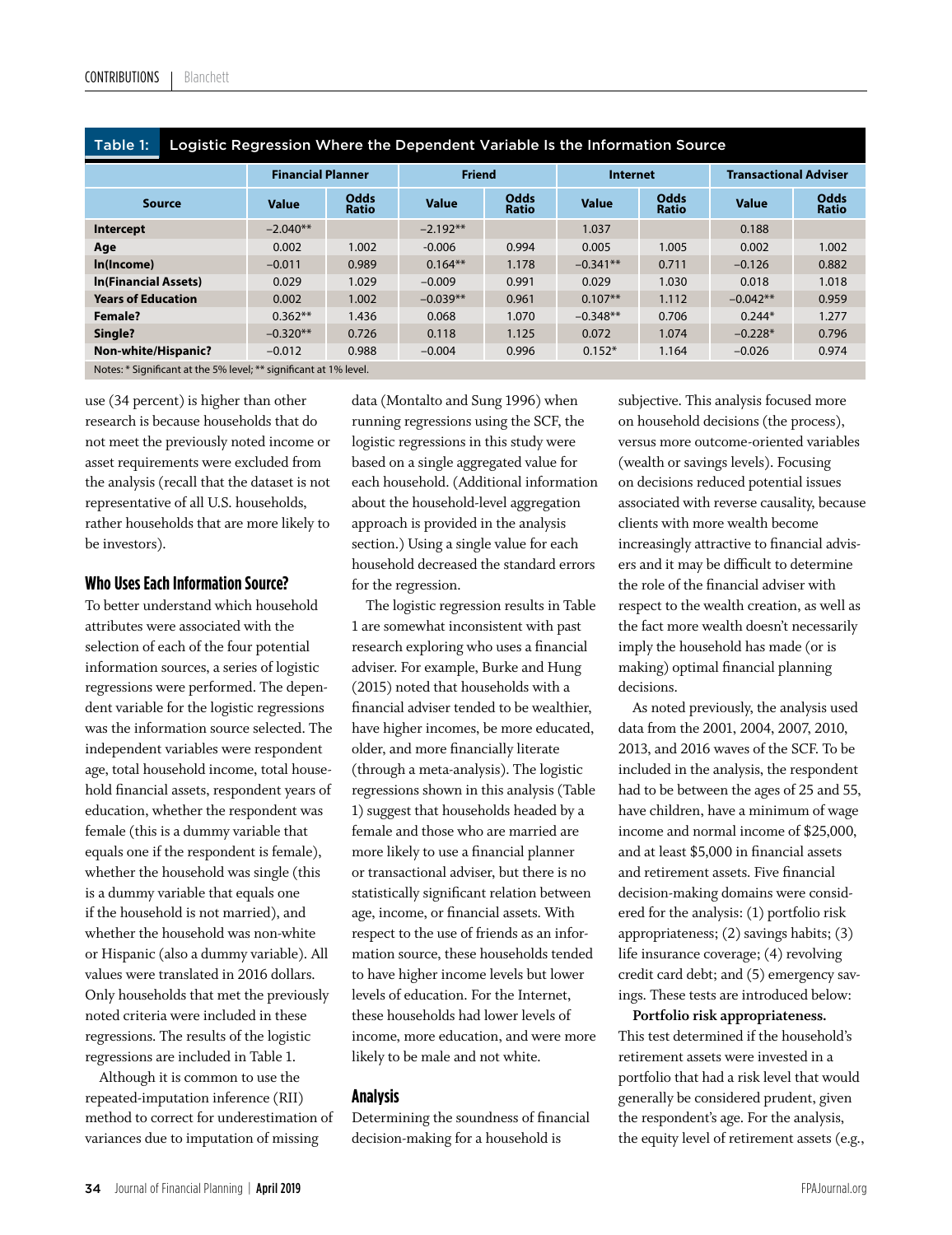401(k)s, IRAs, etc.) was determined and compared with the Morningstar® Moderate Lifetime Index<sup>SM</sup> based on the respondent's age, assuming a retirement age of 65.

To be considered prudently invested, the equity level must be within 25 percentage points of the Morningstar Moderate Lifetime Index (25 points above or below the glide path, bounded by 100 percent and 0 percent, respectively). The glide path, or equity target, for the Morningstar Moderate Lifetime Index and the respective upper and lower bounds targets are included in Figure 2.

This was effectively a test that the portfolio was diversified and reasonably consistent with a general target risk level given the investor's age. Only retirement assets were considered because these are typically savings directed toward a single goal (retirement) with a relatively similar begin date (approximately age 65). There will of course be situations where the allocations should deviate from the target; therefore, this was viewed more as a general test to ensure the household had their retirement assets invested in a reasonable manner. The 25-point band created a relatively wide range that would include virtually every target-date mutual fund family series in the U.S. market.

**Savings habits.** This test focused on whether the household had a savings plan in place. The specific text of the SCF question was: "Which of the following statements on this page comes closest to describing your (and your husband/wife/partner's) saving habits?" There were six potential responses such as not saving at all, saving whatever is left over at the end of the month, or some type of savings plan (e.g., saving the income of one family member, saving non-regular income, and a regular savings program). For this analysis, so long as the household had some type of savings plan in place, it was considered to have good savings habits. Savings



habits were the focus, versus the amount of savings, to simplify the analysis and because of SCF data limitations related to savings variables.

**Life insurance coverage.** This domain focused on whether the household had face value life insurance at least equal to the total wage income of the household. All households in this analysis had children; therefore, it is reasonable to assume that some level of life insurance would be desirable for most households. The ideal level of coverage was not estimated. The vast majority of households in this dataset should have more than the relatively low threshold of just one times wage income. This test showed whether the household had thought about life insurance enough to make even a relatively de minimis purchase. It is likely that some households may have no need life insurance; however, the analysis controlled for basic demographic data and the target was a relatively low threshold.

**Revolving credit card debt.** This question focused on whether the household had any revolving credit card debt at the end of the month. Interest rates on credit cards typically exceed 15 percent<sup>7</sup>—a "return" the household

is highly unlikely to achieve through investing in the markets (especially on a risk-adjusted and after-tax basis). Therefore, it was assumed the households should not maintain any revolving credit balances. If the household did maintain any revolving credit, it was assumed the household was making a poor decision in this domain.

**Emergency savings.** The final test explored whether the household had adequate emergency savings. This was calculated by dividing total liquid savings—which included balances in checking accounts, savings accounts, money market mutual funds, and money market demand accounts—by average normal income. The goal was to have at least three months income set aside in emergency savings.

Each household in the SCF had five implicates, or observations. Each of the five tests were conducted for each implicate, resulting in 25 total tests for a household. The results of the test for each implicate were combined, based on implicate weights, to get a "pass rate" for the respective domain. Pass rates ranged from 0 percent, where none of the implicates passed, to 100 percent, where all the implicates passed. The scores at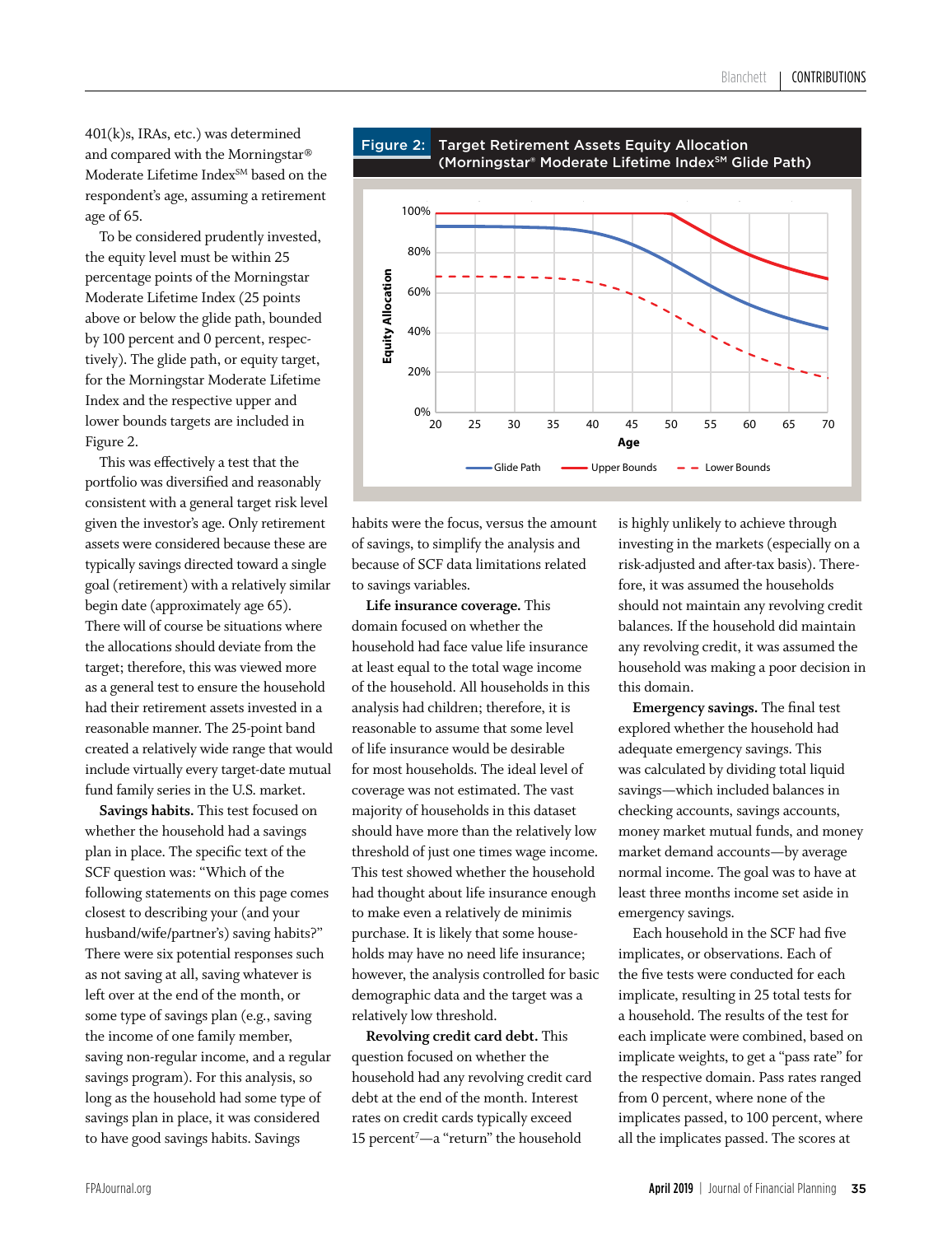

the individual domain level were then averaged to get the aggregate financial soundness score for the household. Demographic control variables (e.g., total financial assets) are also created using the implicate weights (i.e., the weighted average of the implicate values for that household) so that each household had a single set of values.

Figure 3 provides insight into the percentage of households that passed the respective tests for each of the six SCF datasets included in the analysis.

In Figure 3, most of the tests (except for savings habits) have approximately a 50 percent pass rate. This was somewhat intentional to ensure there was dispersion in each domain across households (i.e., all households were not passing or failing for a given domain). The fact that only approximately half of households passed each test would suggest there is a large potential benefit for financial advisers to help the households make better financial decisions.

### **Results**

Regarding results for the five individual planning domains, while there was significant variation in the aggregate results, the individual metrics were

largely binary. For example, the percentage of households where all implicates either passed or failed the individual metric ranged from 76.8 percent (for portfolio risk) to 99.9 percent (for the savings test). Therefore, given the relatively binary nature of the individual results, the values were transformed and a logistic regression was performed.

For the logistic regression, for each domain, a value of 1 was assigned for that test if the pass rate for the household was 50 percent or greater, otherwise, it was assigned a value of zero. Note, this transformation was only performed for individual domain tests. The aggregate values were much more varied; only 9 percent of households had a score of zero or 1. Therefore, this transformation was not necessary when reviewing the aggregate results.

Similar to the logistic regressions exploring information source usage in Table 1, a number of independent variables were included in these next logistic regressions, including age, household income, total household financial assets, respondent years of education, whether the respondent is female, whether the household is single, and whether the household is non-white or Hispanic. In

addition, the four sources of financial information were included as dummy variables, which is whether the household financial information source was a financial planner, a friend, the Internet, or a transactional adviser. For each information source, the coefficient was set to equal 1 if the household used that information source, otherwise it was zero. Weights for each household were included in logistic regressions. The results are included in Table 2.

The sign and statistical significance of the coefficients varied by test. The coefficients for years of education and financial assets were always positive and significant for four of the five tests (all but portfolio risk). This suggests households with more education and more financial assets tend to make better financial decisions.

The coefficient for age was negative (and statistically significant) for those same four domains (all but portfolio risk), which suggests older households are making worse decisions; however, the odds ratio was not that different from 1, which implies the economic impact of age is relatively low. There was quite a bit of inconsistency across some of the other variables. For example, the sign and statistical significance of the income variable varied across domains.

The financial planner coefficients were the most positive for all but the credit card metric (where it was second), but only statistically significant for three of the five domains. The Internet coefficients were the second best for all but the credit card metric (where it was first), while the transactional adviser and friend coefficients were generally the worst or second worst coefficients.

For the portfolio risk appropriateness domain logistic regression, only the financial planner coefficient was positive and statistically significant. This suggests the probability of having a portfolio that is even generally consistent with age was higher if the household used a financial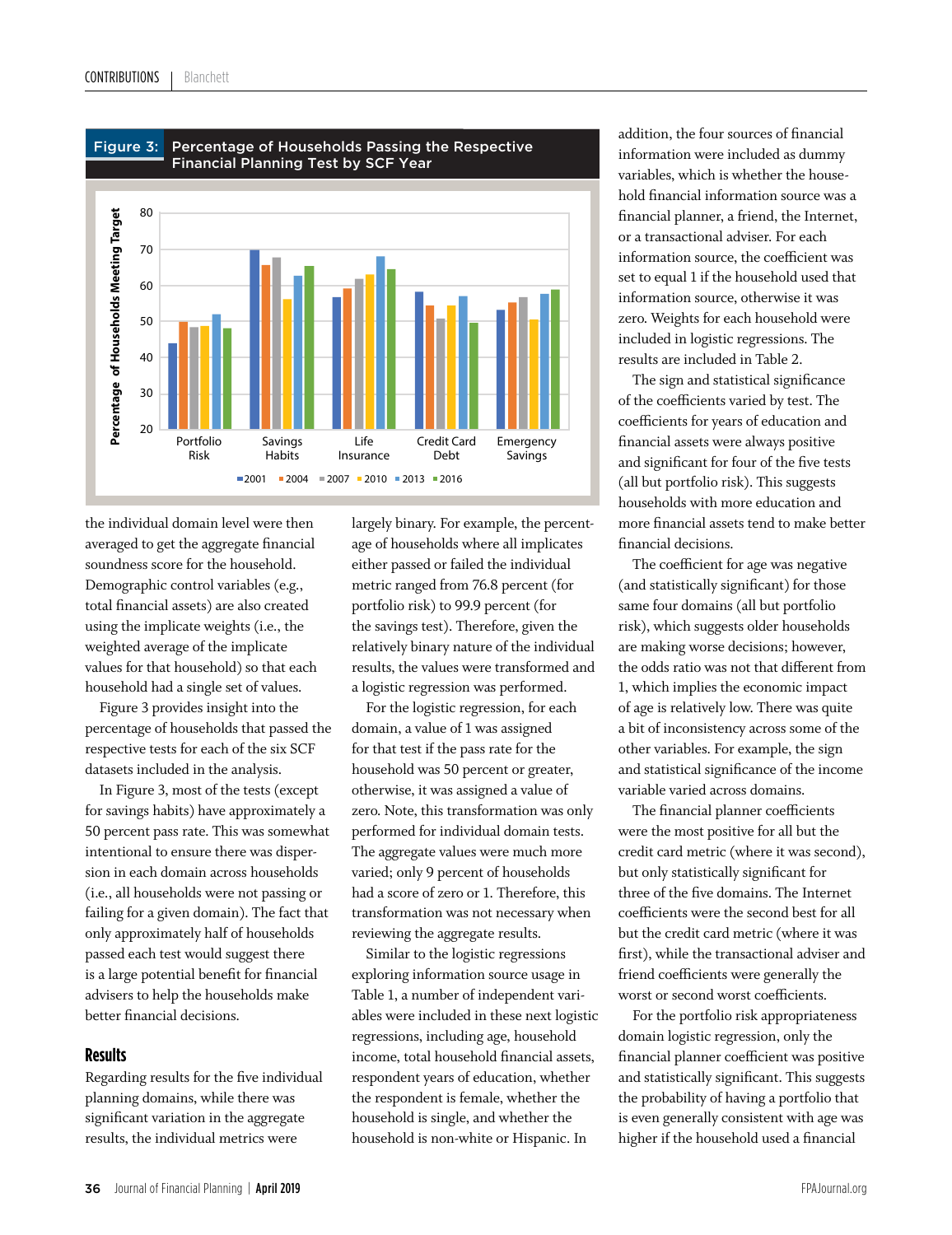| Table 2:                      | Individual Metric Logistic Regression Results |                       |                             |                       |                             |                       |                             |                         |                             |                          |                             |
|-------------------------------|-----------------------------------------------|-----------------------|-----------------------------|-----------------------|-----------------------------|-----------------------|-----------------------------|-------------------------|-----------------------------|--------------------------|-----------------------------|
|                               |                                               | <b>Portfolio Risk</b> |                             | <b>Savings Habits</b> |                             | <b>Life Insurance</b> |                             | <b>Credit Card Debt</b> |                             | <b>Emergency Savings</b> |                             |
|                               |                                               | <b>Value</b>          | <b>Odds</b><br><b>Ratio</b> | <b>Value</b>          | <b>Odds</b><br><b>Ratio</b> | <b>Value</b>          | <b>Odds</b><br><b>Ratio</b> | <b>Value</b>            | <b>Odds</b><br><b>Ratio</b> | <b>Value</b>             | <b>Odds</b><br><b>Ratio</b> |
| Intercept                     |                                               | $-1.725$ **           |                             | $-8.605**$            |                             | $1.601$ **            |                             | $-3.043**$              |                             | $-1.148*$                |                             |
| Age                           |                                               | 0.003                 | 1.003                       | $-0.032**$            | 0.969                       | $-0.007*$             | 0.993                       | $-0.019**$              | 0.981                       | $-0.038**$               | 0.963                       |
| In(Income)                    |                                               | 0.059                 | 1.061                       | $0.448**$             | 1.565                       | $-0.254$ **           | 0.776                       | $-0.086$                | 0.918                       | $-0.749**$               | 0.473                       |
| <b>In(Financial Assets)</b>   |                                               | 0.041                 | 1.042                       | $0.496**$             | 1.642                       | $0.220**$             | 1.246                       | $0.356**$               | 1.427                       | $0.917**$                | 2.502                       |
| <b>Years of Education</b>     |                                               | 0.017                 | 1.017                       | $0.071$ **            | 1.074                       | $0.056**$             | 1.058                       | $0.067**$               | 1.070                       | $0.103**$                | 1.108                       |
| Female?                       |                                               | 0.094                 | 1.099                       | $-0.021$              | 0.979                       | 0.119                 | 1.126                       | $-0.364**$              | 0.695                       | $-0.044$                 | 0.957                       |
| Single?                       |                                               | $-0.018$              | 0.982                       | $0.318**$             | 1.374                       | $-0.989**$            | 0.372                       | $0.399***$              | 1.491                       | $-0.029$                 | 0.972                       |
| Non-white/Hispanic?           |                                               | 0.005                 | 1.005                       | 0.141                 | 1.152                       | 0.017                 | 1.017                       | $-0.172**$              | 0.842                       | $-0.159**$               | 0.853                       |
| <b>Financial Planner?</b>     |                                               | $0.203*$              | 1.225                       | 0.082                 | 1.085                       | $0.261$ **            | 1.298                       | $-0.031$                | 0.970                       | $0.202*$                 | 1.224                       |
| Friend?                       |                                               | $-0.054$              | 0.947                       | $-0.074$              | 0.928                       | 0.093                 | 1.097                       | $-0.146*$               | 0.865                       | 0.007                    | 1.007                       |
| Internet?                     |                                               | 0.087                 | 1.091                       | $-0.068$              | 0.935                       | $0.209**$             | 1.233                       | $-0.006$                | 0.994                       | 0.144                    | 1.155                       |
| <b>Transactional Adviser?</b> |                                               | $-0.003$              | 0.997                       | $-0.310**$            | 0.733                       | 0.118                 | 1.125                       | $-0.102$                | 0.903                       | $-0.051$                 | 0.951                       |
|                               |                                               |                       |                             |                       |                             |                       |                             |                         |                             |                          |                             |

Notes: \* significant at the 5% level; \*\* significant at 1% level.

#### Table 3: Average Financial Planning Score OLS Regression Results

|                                                                                                                             | <b>Model 1</b> |           | <b>Model 2</b> |          | <b>Model 3</b> |          | Model 4      |           |  |
|-----------------------------------------------------------------------------------------------------------------------------|----------------|-----------|----------------|----------|----------------|----------|--------------|-----------|--|
|                                                                                                                             | <b>Coeff</b>   | t stat    | Coeff          | t stat   | Coeff          | t stat   | <b>Coeff</b> | t stat    |  |
| Intercept                                                                                                                   | 21.445**       | 4.340     | 58.024**       | 90.244   | 55.044**       | 37.922   | $20.273**$   | 4.068     |  |
| Age                                                                                                                         | $-0.319**$     | $-10.545$ |                |          | $0.071*$       | 2.290    | $-0.322**$   | $-10.643$ |  |
| In(Income)                                                                                                                  | $-3.720**$     | $-7.569$  |                |          |                |          | $-3.611**$   | $-7.344$  |  |
| <b>In(Financial Assets)</b>                                                                                                 | $7.424**$      | 31.774    |                |          |                |          | $7.400**$    | 31.723    |  |
| <b>Years of Education</b>                                                                                                   | $1.250**$      | 11.125    |                |          |                |          | $1.210**$    | 10.755    |  |
| Female?                                                                                                                     | $-0.781$       | $-0.898$  |                |          |                |          | $-0.776$     | $-0.893$  |  |
| Single?                                                                                                                     | $-2.613**$     | $-3.588$  |                |          |                |          | $-2.536**$   | $-3.486$  |  |
| Non-white/Hispanic?                                                                                                         | $-1.022$       | $-1.889$  |                |          |                |          | $-1.072*$    | $-1.983$  |  |
| <b>Financial Planner?</b>                                                                                                   |                |           | $3.405**$      | 3.715    | $3.383**$      | 3.691    | $3.087**$    | 3.754     |  |
| <b>Friend?</b>                                                                                                              |                |           | $-0.636$       | $-0.805$ | $-0.625$       | $-0.791$ | $-0.341$     | $-0.481$  |  |
| Internet?                                                                                                                   |                |           | $2.283**$      | 2.663    | $2.281**$      | 2.660    | $2.014**$    | 2.613     |  |
| <b>Transactional Adviser?</b>                                                                                               |                |           | $-1.266$       | $-1.462$ | $-1.280$       | $-1.480$ | $-0.549$     | $-0.707$  |  |
| <b>Observations</b>                                                                                                         | 8,078          |           | 8,078          |          | 8,078          |          | 8,078        |           |  |
| $R^2$                                                                                                                       | 19.91%         |           | 0.56%          |          | 0.63%          |          | 20.28%       |           |  |
| Adjusted $R^2$                                                                                                              |                | 19.84%    | 0.51%          |          | 0.57%          |          | 20.17%       |           |  |
| $M_{\rm BH}$ , $M_{\rm BH}$ , $M_{\rm BH}$ , and the FOI limit $X_{\rm H}$ , $M_{\rm BH}$ , $M_{\rm BH}$ , and $M_{\rm BH}$ |                |           |                |          |                |          |              |           |  |

Notes: \* significant at the 5% level;

planner, but effectively random for the other information sources.

Individual test results may be interesting; however, the aggregate financial soundness metric was the primary focus of this analysis. For this, an ordinary least squares (OLS) regression was performed where the dependent variable was the average pass rate across the five domains for each household. The same independent variables as past regressions were included in these regressions, and the regressions include household weights. Four separate regressions were

performed, each including different sets of available independent variables. The results of the OLS regressions are shown in Table 3.

Households that make better financial decisions tended to be younger, have lower incomes, more financial assets, higher levels of education, have a male respondent, are married, and are white. The most significant variables were financial assets and years of education, both of which had positive coefficients (which is consistent with past research). The negative coefficients for age and

income potentially warrant greater study, given that both are typically positively associated with financial sophistication.

The base demographic variables (e.g., Model 1) explained a significant degree more of household financial soundness than the financial information source (e.g., Model 2), as evidenced by the R² values (see Table 3). This suggests while the source of financial information is important, other household attributes were materially more so.

Households that used financial planners as their financial information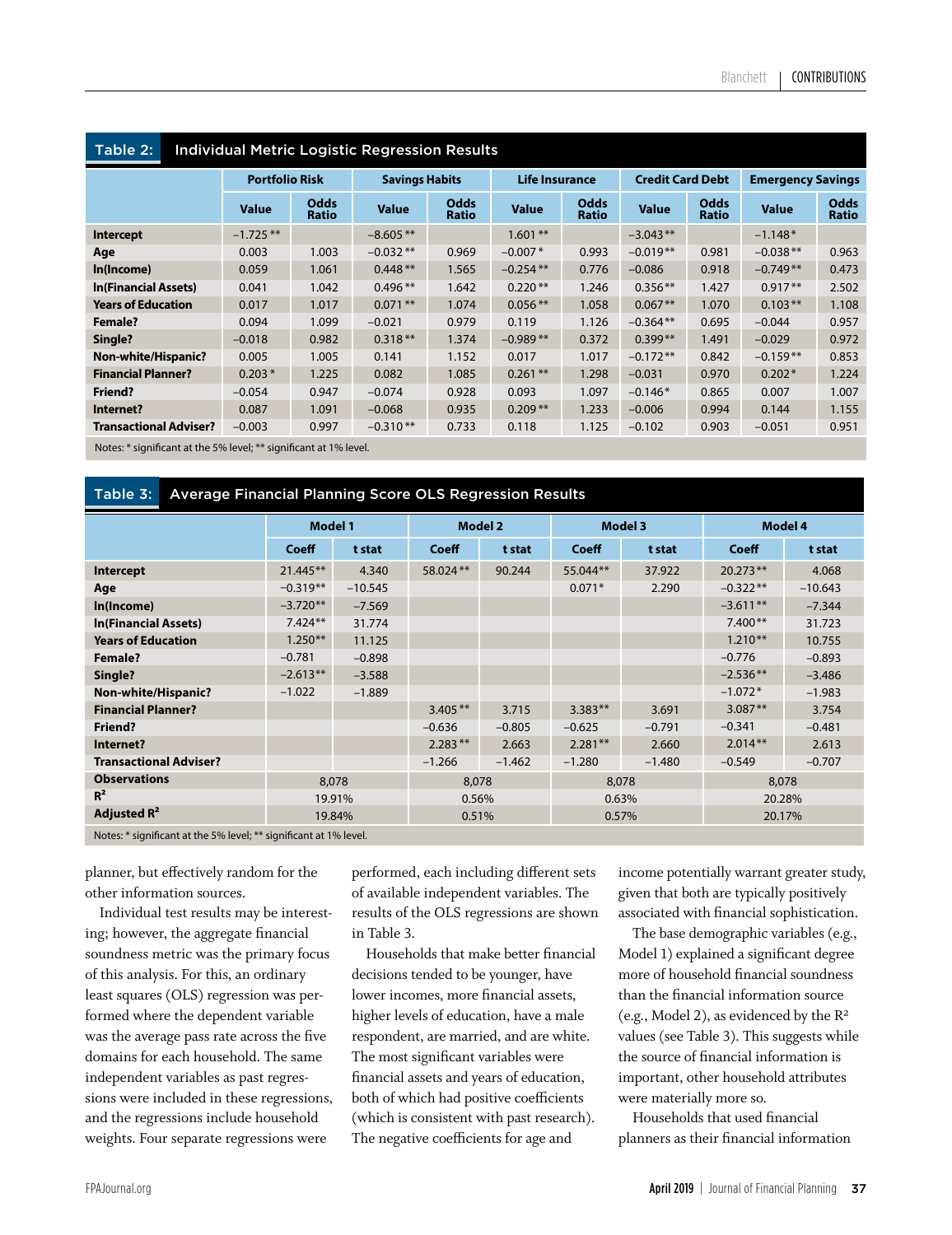

source were making the best decisions of the groups studied, followed by those using the Internet. Households that were using a transactional adviser were making the worst decisions, and households using friends were the second worst.

It cannot be concluded that working with a financial planner is the reason those households were making better financial choices due to potential selection bias; the outcome could be endogenous to the selection of the information source. However, these findings at least imply that working with a financial planner can help households make better financial decisions, while working with a transactional adviser may actually result in worse decisions.

It is not known why households working with a transactional adviser were making the worst decisions of the groups studied; although one can speculate. One possibility is that these households may have a false sense of confidence about their financial soundness because they get advice in a few domains and think that are covered in all domains when they are, in fact, not. One problem with this hypothesis is that households working with a transactional adviser were doing the worst in effectively every domain considered. In other words, it's not that households working with

a transactional adviser were doing one thing really well and everything else poorly; they were doing everything poorly. It's possible there are aspects of households that selected transactional advisers that were not controlled for in this analysis or other areas where they improve outcomes affecting these results. Future research may provide clarity here.

A secondary analysis was performed to see how the aggregate scores have changed across the four information sources. This analysis was similar to the information in Figure 3; however, instead of looking at the individual results, this analysis compared the average aggregate score for each household, based on household information source, and then controlled for the SCF year. This approach ensured the average score among the four sources for each SCF was zero. The results are shown in Figure 4.

Overall, the time varying results in Figure 4 are relatively similar to the regression results shown in Table 3, where the financial planner values were consistently the highest, and the transactional adviser and friend were typically and consistently the lowest.

Note, however, the reduction the average score among households that used the Internet. Households using the Internet as the primary information source

scored almost 5 percent higher than the average in 2001, while households using the Internet in 2016 scored 2 percent below average (which was the worst among the four sources considered). There are a variety of potential reasons for this. One may be that the benefits associated with the Internet were due largely to "early adopters," and as usage increased, the caliber and intentions of Internet users have declined. This gets to the fundamental issue around selection bias that is difficult to control for in this type of analysis. This topic is also likely worth exploring in future research.

### **Implications for Financial Advisers**

The results of this analysis are consistent with the growing body of research that working with a financial adviser can result in better outcomes, as well as empirical research suggesting that financial advisers can actually make some households worse off. How it is possible that financial advisers can both help and hurt their clients? This is largely due to the relatively ambiguous nature of the term "financial adviser." Financial advisers can provide significantly different scopes of services and advisers can be compensated in myriad ways. This heterogeneity creates significant issues when attempting to empirically assess the "value" of financial advice.

These findings strongly suggest that financial advisers who focus on financial planning are having a positive impact on households, especially compared to financial advisers that are more transactional in nature. These results should not be misconstrued to suggest financial advisers cannot provide value if they are paid primarily through commissions, or that certain types of adviser registration methods are worse than others. What matters are the services being provided to the client and consequently how the client perceives the nature of the relationship. Helping clients accomplish goals typically requires more than just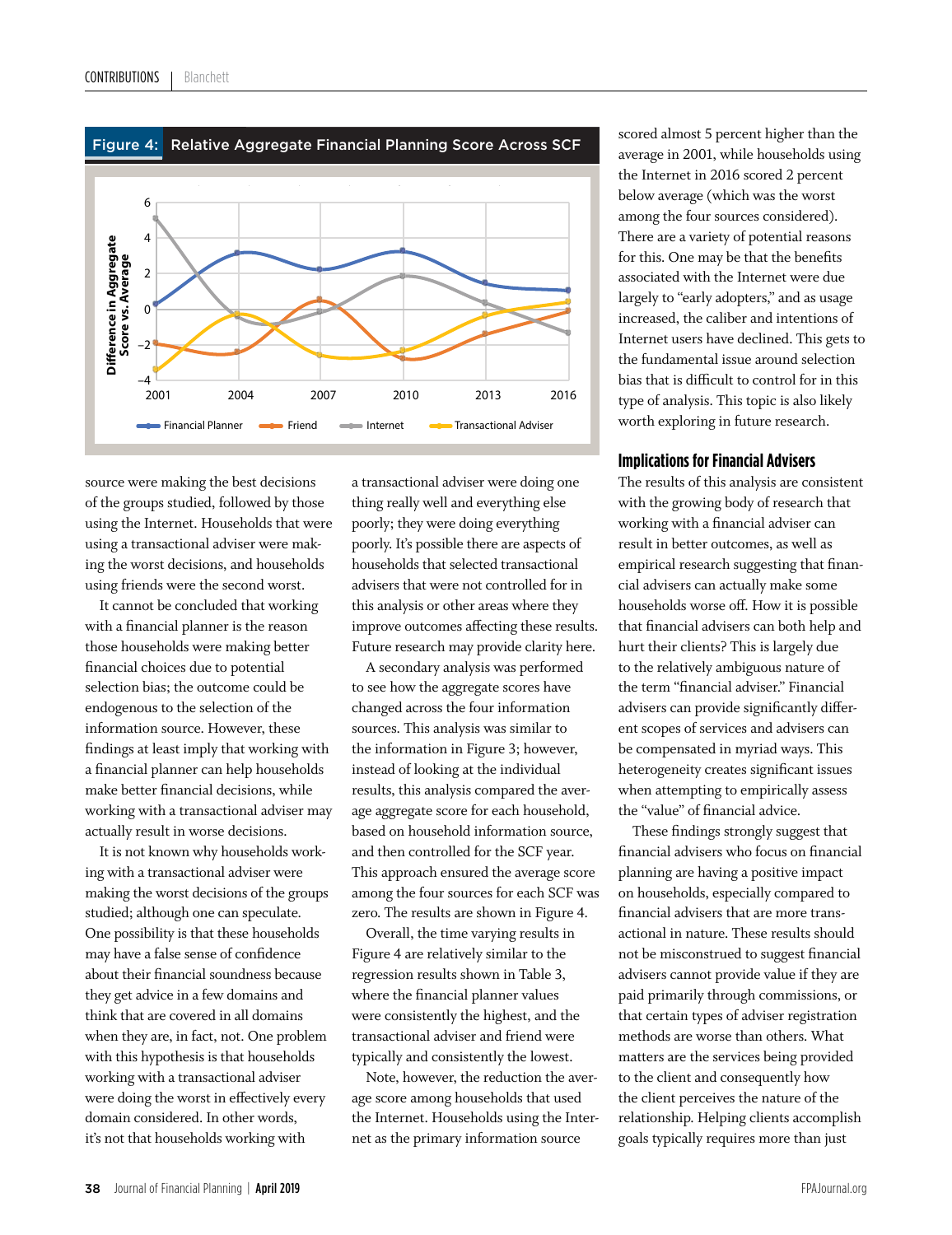selling a product, such as a mutual fund or annuity—it requires a financial plan with ongoing management. Financial advisers that provide these services are not likely to be described as transactional in nature; rather they are likely be described as financial planners.

### **Conclusions**

This paper explored the quality of five household financial planning decisions (portfolio risk level, savings habits, life insurance coverage, revolving credit card balances, and emergency savings) across four information sources (financial planners, transactional financial advisers, friends, or the Internet). The quality of household decisions was found to vary across information sources. Households using a financial planner made the best decisions, followed by the Internet. Households using a transactional adviser

made the worst decisions.

It cannot be concluded that using a financial planner entirely explains better decision-making of those households due to implications around selection bias. However, these findings do suggest that the potential value associated with working with a financial adviser could differ significantly by adviser type.

These findings also have important implications for future research exploring the value of financial advice, especially in an empirical setting. Any kind of analysis that focuses primarily on transactional advisers may yield significantly different conclusions on the value of financial advice than one focused on advisers that are comprehensive.

Additionally, there is significant evidence that households using the Internet are making better-than-average financial planning decisions, although the benefit

does appear to be declining over time. The potential value of the Internet as a source of financial information and advice is notable given the significant increase in usage over the last 15 years or so, especially if its role as an information source continues to increase into the future.

### **Endnotes**

- 1. See the SEC's "Investor Bulletin: Top Tips for Selecting a Financial Professional," posted August 25, 2016 at sec.gov/investor/pubs/invadvisers.htm.
- 2. See CFP Board professional demographics data at cfp.net/news-events/research-facts-figures/ cfp-professional-demographics.
- 3. See The American College of Financial Services data at theamericancollege.edu/designationsdegrees/ChFC-CFP.
- 4. The other is the National Longitudinal Study of Youth (bls.gov/nls/home.htm).
- 5. A similar question in the SCF asks about



## **Financial Planning for Cancer Program**

### **Connecting Families Battling Cancer to Free, Quality Financial Advice**

Funded through a grant from the Foundation for Financial Planning (FFP), FPA is excited to collaborate with FFP and their grantees, Family Reach and Consumer Education and Training Services (CENTS), to engage FPA members in helping families facing cancer manage the financial challenges associated with treatment.

We're proud of our volunteer members who demonstrate such heart, compassion and a commitment to transform lives through the power of financial planning, and hope you will consider joining them. To sign up to volunteer or to learn more, visit **OneFPA.org/Cancer** or contact Kurt Kaczor at **KKaczor@ OneFPA.org**.

**Financial Planning for Cancer Partners**